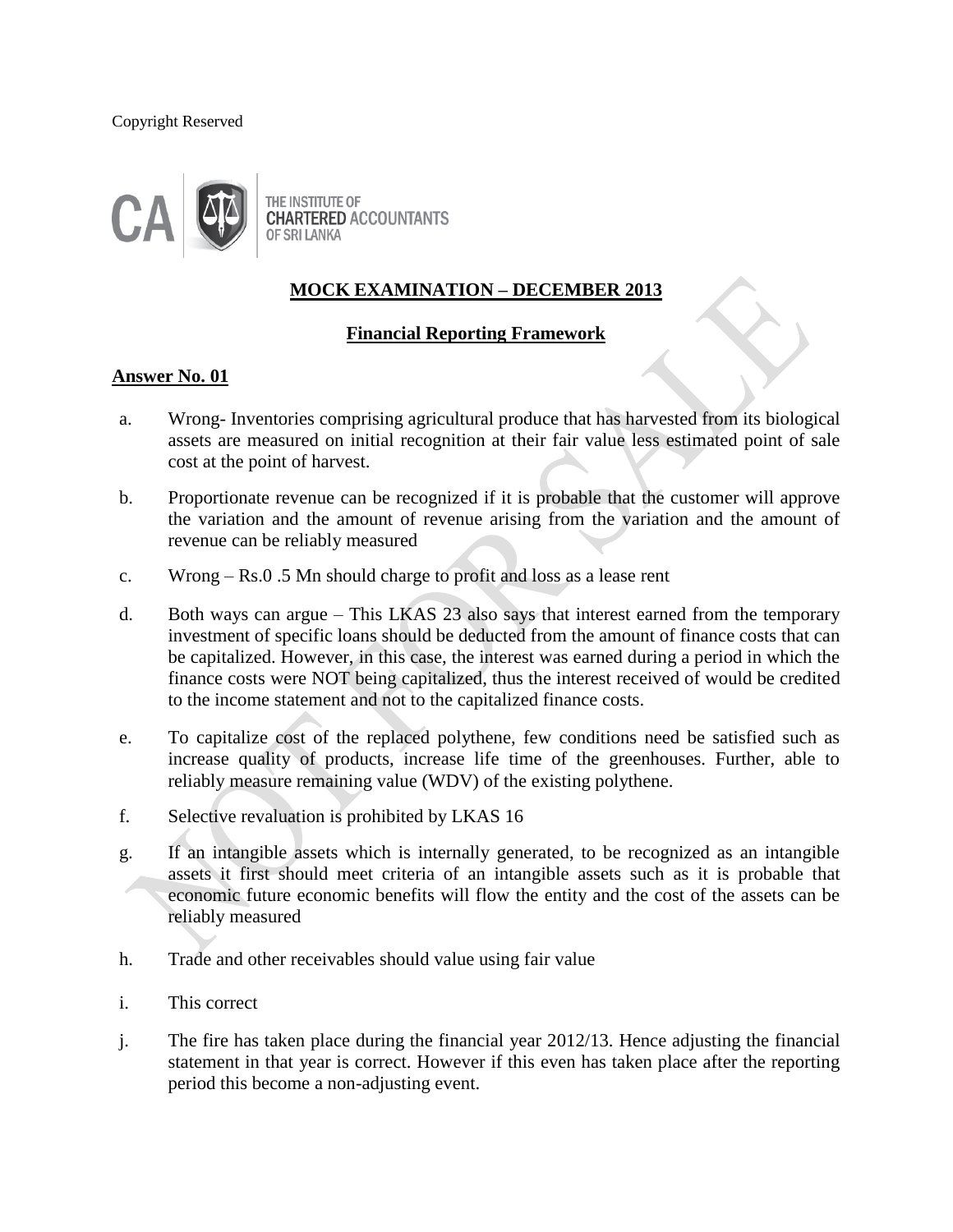### (a) **Surplus on revaluation**

| Surplus                       | <b>Rs.13.6Mn</b> |
|-------------------------------|------------------|
| NBV at 1/4/2012 (32mn -5.6mn) | (Rs. 26.4)Mn     |
| Revalued amount               | Rs.40Mn          |

Recognize the surplus as revaluation reserve and in the statement of comprehensive income

(b) In this situation, an obligation to restore the building to its original state arises at the time the alterations were made. If there is nothing the company can do to avoid the obligation, then the full provision for the estimated reinstatement costs of Rs.400,000 should be made by means of the prior year adjustment assuming that discounting the provision is unlikely to have any material impact.

The company should also set up a corresponding asset in accordance with LKAS 37. This is because an obligation to return the property to its original state is incurred as result of constructing the offices which represent access to future economic benefits that are to be enjoyed over more than one period. Therefore, an asset is recognized at the same as the provision. In practice, this would be added to the cost of the offices etc. and depreciated over the shorter of the lease term and their useful life.

The prior year adjustment made should take account of the effect of any backlog depreciation. Care should also be taken to ensure that capitalizing the provision does not result in stating the asset at above its recoverable amount. Therefore, it may be necessary to test the asset for impairment under LKAS 36.

- (c) 1. Interest cost is based on the capitalization rate which is the weighted average of the borrowing costs
	- 2. Interest income from Treasury bond should be deducted when arriving at the borrowing costs which should be capitalized.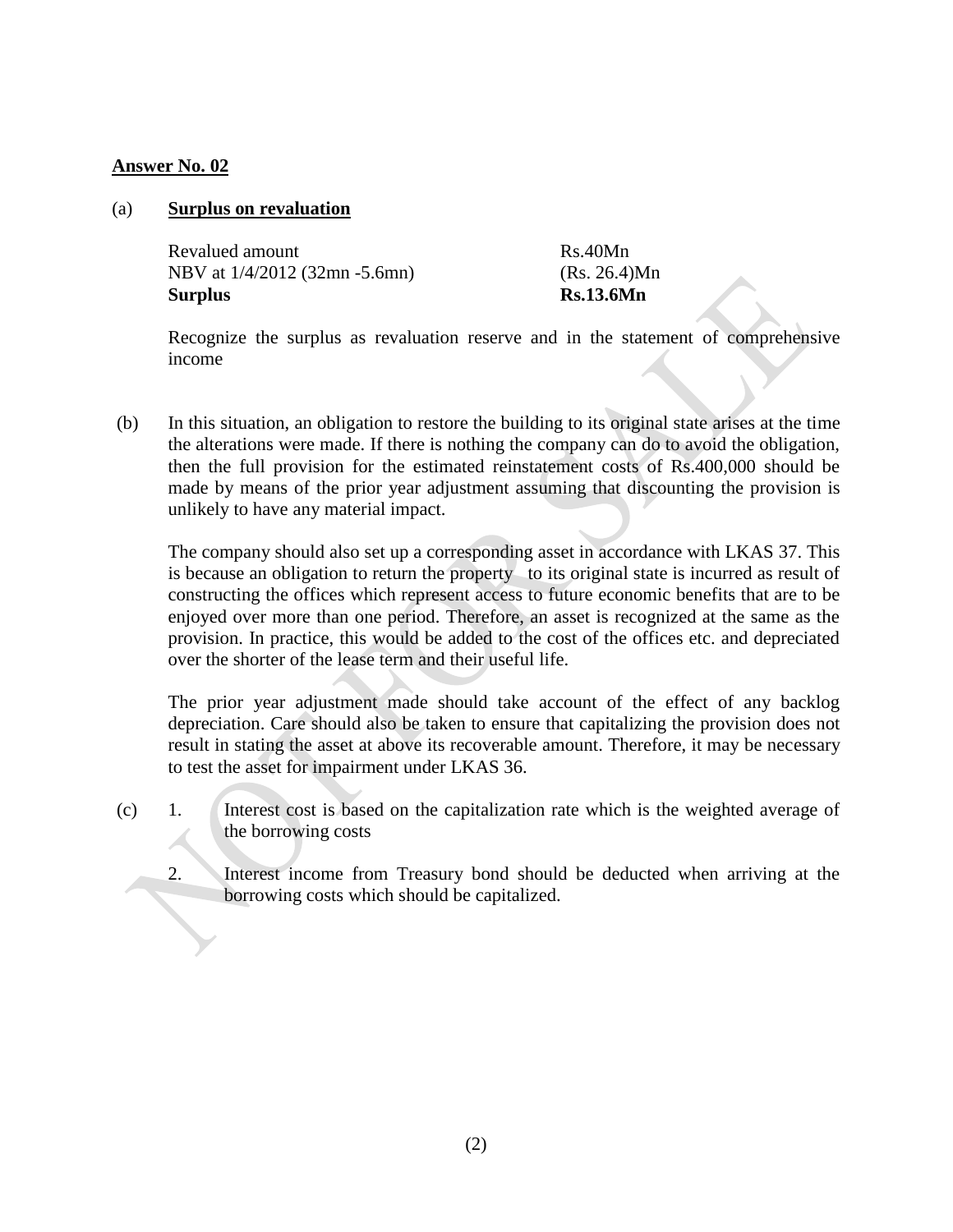### **Report format**

To : Chief Financial Officer

From : Accountant

Subject : Impairment of Business

Date  $: 22<sup>nd</sup>$  November 2013

- (a) External Indicators
	- Market value of the company based on net assets, etc.
	- Impact on the recession in US market and for how many periods will it be continuing?
	- Carrying value of the assets compared with market prices or replacement costs
	- Any other

Internal Indicators

- Evidences for obsolesces or physical damages
- Impact on the US market recession to the demand of garments
- Net losses made over the years
- Depression in other financial indicators of the group
- Any other
- (b) (1) Fair value less costs to sell

A price in a binding sale agreement in an arm's length transaction, adjusted for incremental costs that would be directly attributable to the disposal of the asset.

If there is a binding agreement or an active market, fair value less costs to sell is based on the information available to reflect the amount that an entity could obtain, at the end of the reporting period form the disposal of the asset in an arm's length transaction between knowledgeable willing parties, after adjusting the assets disposal.

 $(2)$  — Value in use

Expected future cash flows after applying the relevant discount rate.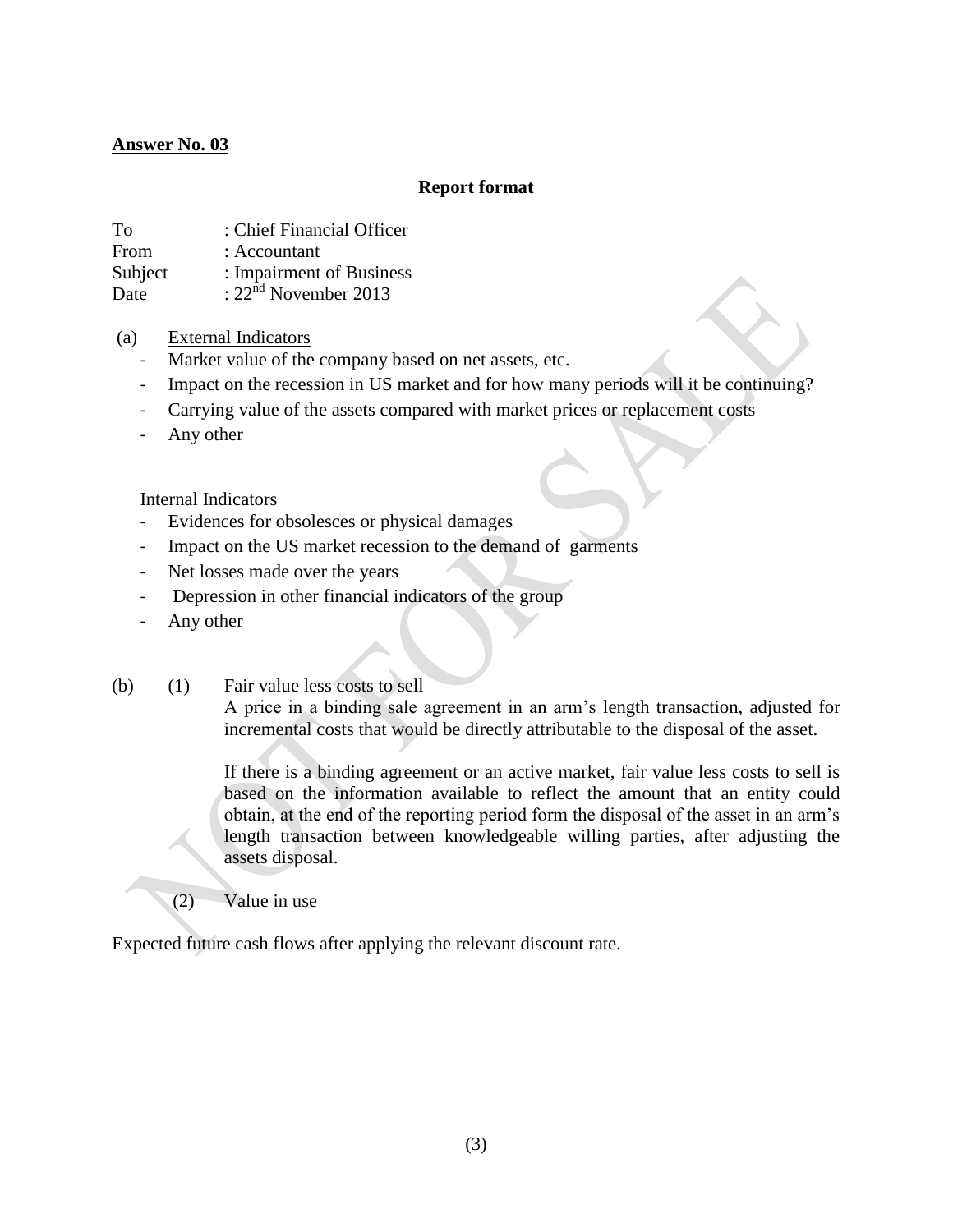According to LKAS 23 (paragraph 8), borrowing cost should be capitalized. However, due to this policy change, Strong PLC deviates from LKAS 23.

# **Strong PLC Extract from the Income Statement**

|                                       |                        | (Restated)    |  |
|---------------------------------------|------------------------|---------------|--|
|                                       | 2012                   | 2011          |  |
|                                       | Rs. millionRs. million |               |  |
| Profit before interest & Income taxes | 32,000                 | 17,400        |  |
| Interest expense                      | (1,750)                | (1,400)       |  |
| Profit before Income taxes            | 30,250                 | 16,000        |  |
| Income taxes                          | (9,075)                | (4,800)       |  |
| Profit                                | 21,175                 | <b>11,200</b> |  |
|                                       |                        |               |  |

# **Statement of Change in Equity**

|                                                    | <b>Retained Earnings</b> |
|----------------------------------------------------|--------------------------|
|                                                    | (Restated)               |
|                                                    | Rs. million              |
| Balance as at 31 December 2010                     | 24,000                   |
| Changes in accounting policy for capitalization of |                          |
| interest $\{(1200 \times (1-30\%) \}$              | (840)                    |
| Balance as at 31 December 2011 (restated)          | 23,160                   |
| Profit for the year 31 December 2011 (restated)    | 11,200                   |
| Balance as at 31 December 2011 (restated)          | 34,360                   |
| Profit for the year 31 December 2012               | 21,175                   |
| Balance as at 31 December 2012                     | 55,535                   |
|                                                    |                          |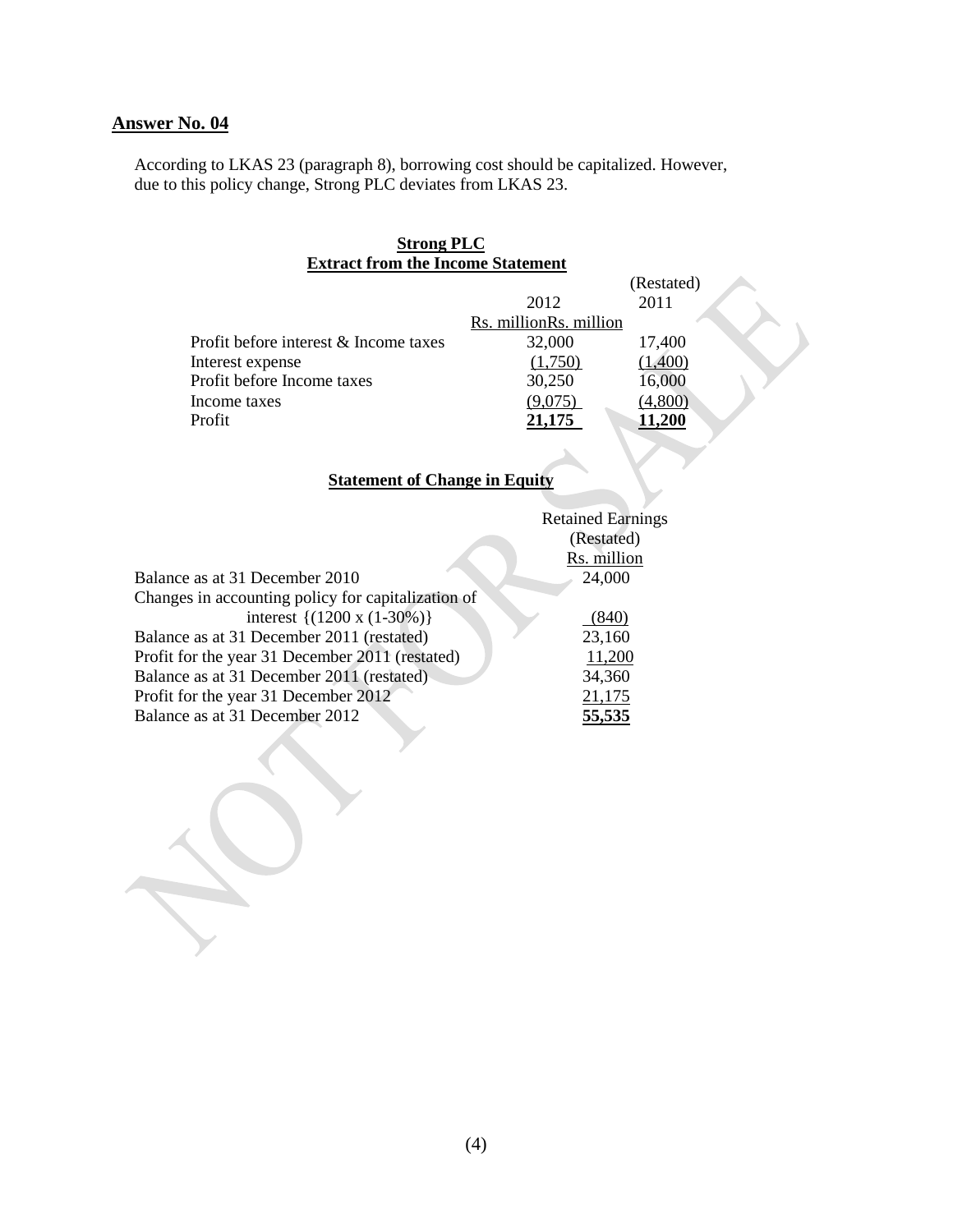(i) Since the present value (Rs. 7.71 million) at the date of agreement is more than or "substantially" of the fair value (Rs. 7.7 million) this is a finance lease.

Calculation of present value is as follows;

|      | Payment (Rs. million)<br>million)                                                            | Year             | DF@15%       | PV (Rs.              |
|------|----------------------------------------------------------------------------------------------|------------------|--------------|----------------------|
|      | $\overline{c}$                                                                               | $\boldsymbol{0}$ | $\mathbf{1}$ | 2.00                 |
|      |                                                                                              | $\mathbf{1}$     | 0.876        | 1.74                 |
|      | $\begin{array}{c} 2 \\ 2 \\ 2 \end{array}$                                                   | $\overline{c}$   | 0.756        | 1.51                 |
|      |                                                                                              | $\overline{3}$   | 0.658        | 1.32                 |
|      | $\overline{c}$                                                                               | $\overline{4}$   | 0.572        | 1.14                 |
|      | 10                                                                                           |                  |              | 7.71                 |
|      |                                                                                              |                  |              |                      |
|      |                                                                                              |                  |              |                      |
| (ii) | Amount recognized in Income Statement                                                        |                  |              |                      |
|      | Revenue (working 1)                                                                          |                  |              | Rs. million<br>16.28 |
|      | <b>Cost of Sales</b>                                                                         |                  |              | (14.00)              |
|      | <b>Gross Profit</b>                                                                          |                  |              | 2.28                 |
|      | Finance Income                                                                               |                  |              | 1.59                 |
|      |                                                                                              |                  |              |                      |
|      |                                                                                              |                  |              |                      |
|      | Amount recognized in the statement of financial position.<br><b>Finance lease receivable</b> |                  |              |                      |
|      | Current                                                                                      |                  | 6.20         |                      |
|      | Non-current                                                                                  |                  | 5.33         |                      |
|      |                                                                                              |                  |              |                      |
|      | Working 1                                                                                    |                  |              |                      |
|      |                                                                                              | Cash flow        | DF@15%       | PV millions          |
|      | 2012                                                                                         | 6.2              | $\mathbf{1}$ | 6.2                  |
|      | 2013                                                                                         | 6.2              | 0.870        | 5.39                 |
|      | 2014                                                                                         | 6.2              | 0.756        | 4.69                 |
|      |                                                                                              | 18.6             |              | 16.28                |
|      |                                                                                              |                  |              |                      |
|      | 1 <sup>st</sup> installment                                                                  |                  |              | (6.2)                |
|      |                                                                                              |                  |              | 9.94                 |
|      |                                                                                              |                  |              |                      |
|      | Accrued interest Y/E 31 March 2013 (9.94 x 16%)                                              |                  |              | 1.59                 |
|      | Finance receivable                                                                           |                  |              | 11.53                |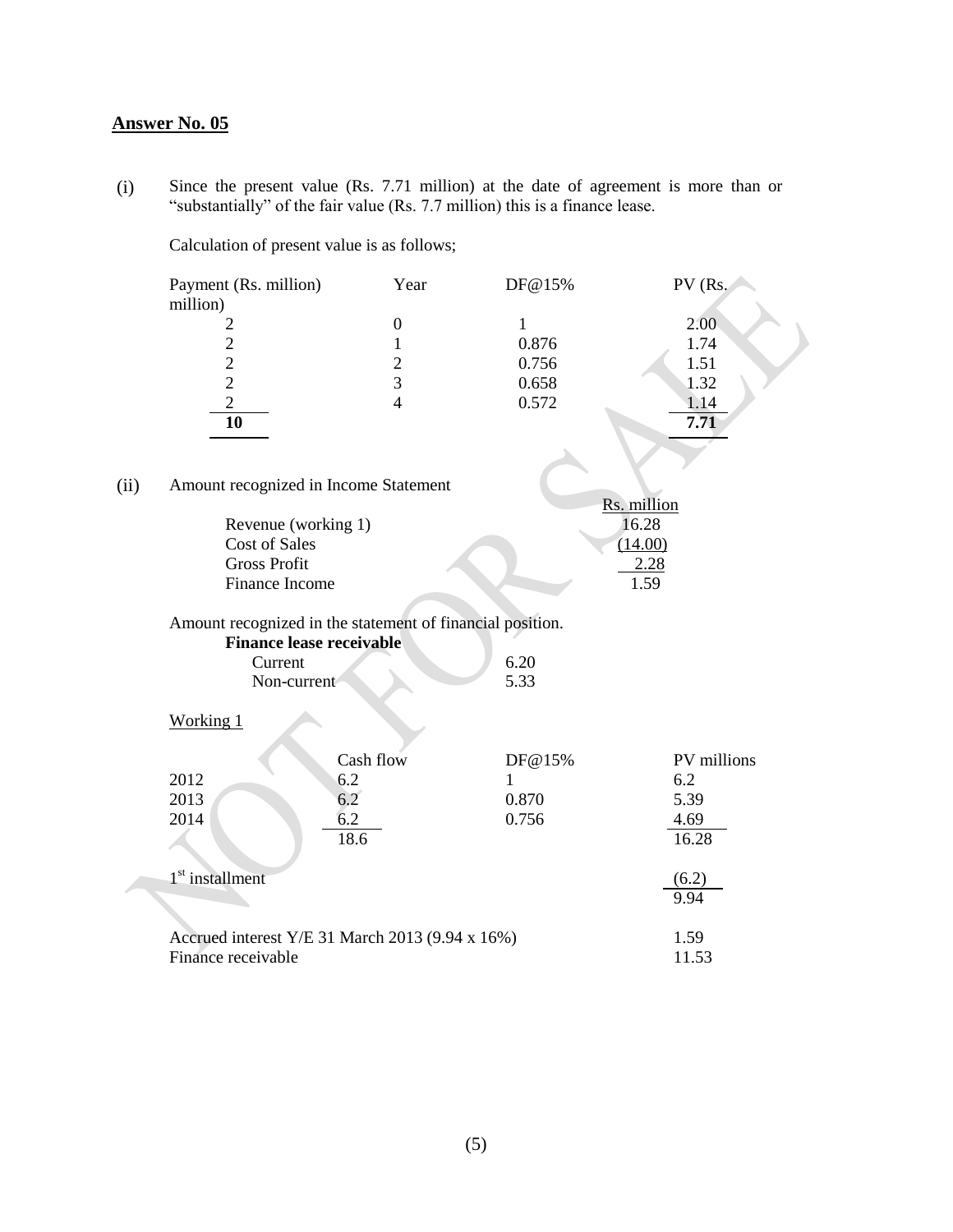- (i) (a) LKAS 37 Provisions, Contingent Liabilities and Contingent Assets applied.
	- As there is <u>uncertainty over the timing and outcome of the lawsuit</u>, company may not have to make a provision.
	- However, as there is a possibility that the company may incur costs, this will be considered as a Contingent liability as of 31 March 2013.
- (i) (b) If the lawyers recommend that the company should settle the liability it is a present obligation.
	- There is no uncertainty of timing and outcome of the lawsuit and expense needs to be recognized in the P&L immediately.

| Damages/claims-expense | 500,000 |         |
|------------------------|---------|---------|
| Other payables         |         | 500,000 |
|                        |         |         |

(ii) Calculation of total warranty provision;

| Defects | <b>Expected cost</b> | %   | Rs. million |
|---------|----------------------|-----|-------------|
| No      |                      | 60% |             |
| Minor   |                      | 30% | 1.8         |
| Major   | ∩                    | 10% | $\bigcap$   |
|         |                      |     |             |